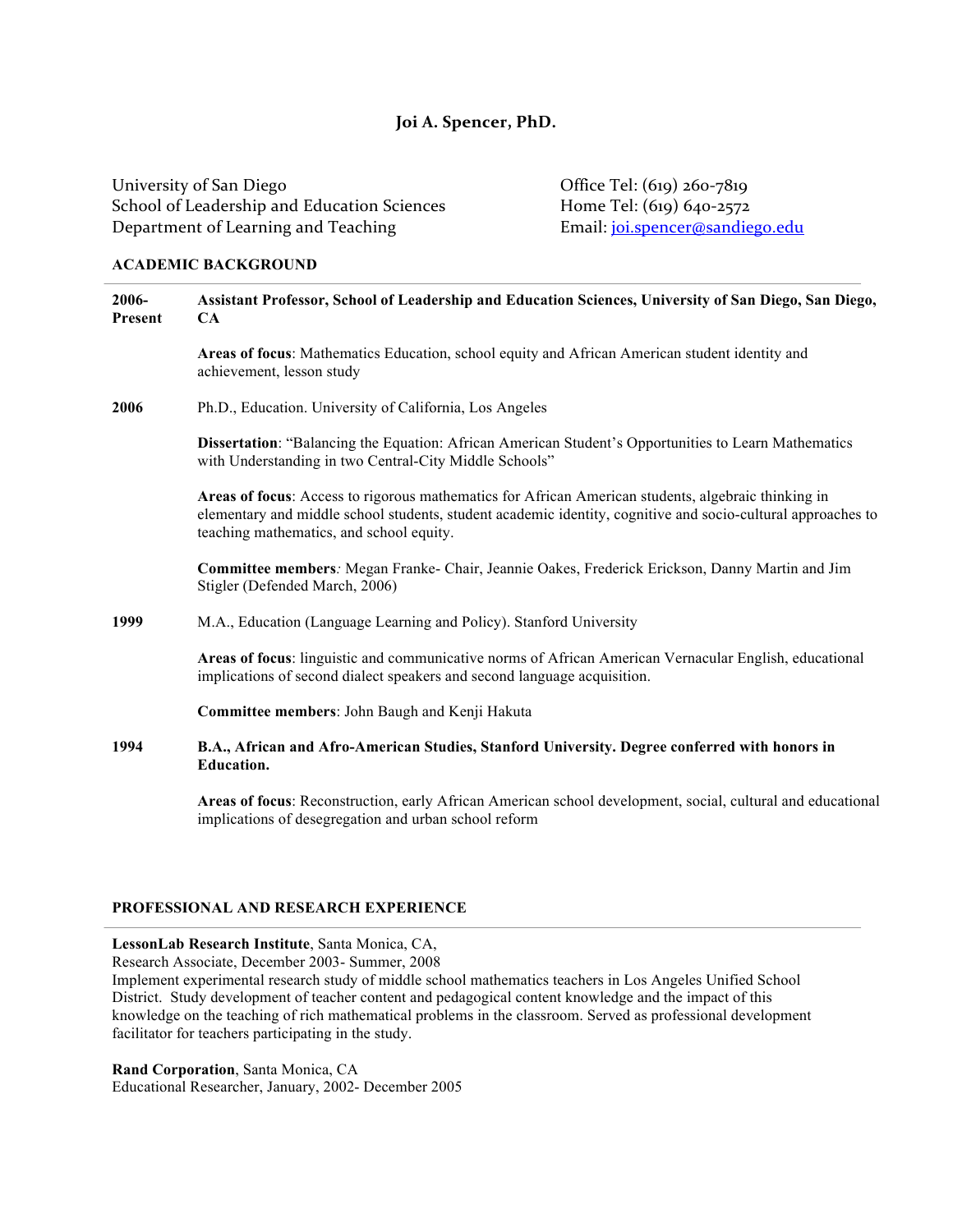As member of research team, developed an instrument for measuring mathematics and science instruction with a two-state research team. Responsibilities included conducting classroom observations, and scoring classroom artifact packages.

## **University of California, Los Angeles**

Teaching Assistant, Mathematics Methods, Winter 2004

Prepared lessons and ran section of 30+ pre-service teachers. Topics included Cognitively Guided Instruction, curriculum development, and theories of teaching and learning mathematics.

## **University of California, Los Angeles**

Director, Gear-Up Math and Science Summer Academic Program, Summer 2002 & 2003 Developed and directed middle school math & science program for 40 African American and Latino, low-income middle school students. Researched and developed curriculum focused on student mathematical understanding, conducted staff development and training, supported and monitored student progress.

#### **University of California, Los Angeles**

Graduate Student Researcher, Algebraic Thinking, Spring, 2002 - Spring, 2004 Conducted interviews with elementary school students on their algebraic thinking and reasoning.

#### **Stanford University**

Teaching Assistant, Introduction to African and Afro American Studies, Winter 1999 Assisted professor in teaching and administrative duties. Graded papers and examinations, served as a writing tutor, presented lectures and organized guest lectures.

### **Service Learning 2000**, Palo Alto, CA

Project Evaluator, September 1997- June 1998

Conducted independent evaluation of youth organization providing community service and service learning opportunities to middle and high school students

#### **Youth Community Service**, Palo Alto, CA & **San Jose Discovery Museum**, San Jose, CA

#### Project Evaluator, Summer, 1998

Conducted independent evaluation of summer youth-programs aimed at providing middle school students with community service opportunities. Evaluation included interviews, observations and data analysis.

#### **Cesar Chavez Academy,** East Palo Alto, CA

Middle School Mathematics Teacher, 1995-1998

Full-time 8<sup>th</sup> grade math teacher in an urban middle school. Implemented interactive mathematics curriculum. Tailored instruction to the needs of English as a  $2<sup>nd</sup>$  language students and African American students.

### **Menlo Oaks Middle School, East Palo, CA**

Elementary Teacher**,** 1994-1995 Full-time  $5<sup>th</sup>$  grade teacher in a self contained classroom. Implemented all areas of the curriculum including mathematics, English for second language students, science and social studies.

## **COURSES TAUGHT AT UNIVERSITY OF SAN DIEGO**

Secondary Mathematics Methods (EDUC 332/532) Fall 2008 & Fall 2009

Advanced Seminar in Math Content (EDUC 573) Fall 2006, Summer 2007, Fall 2008 & Fall

2009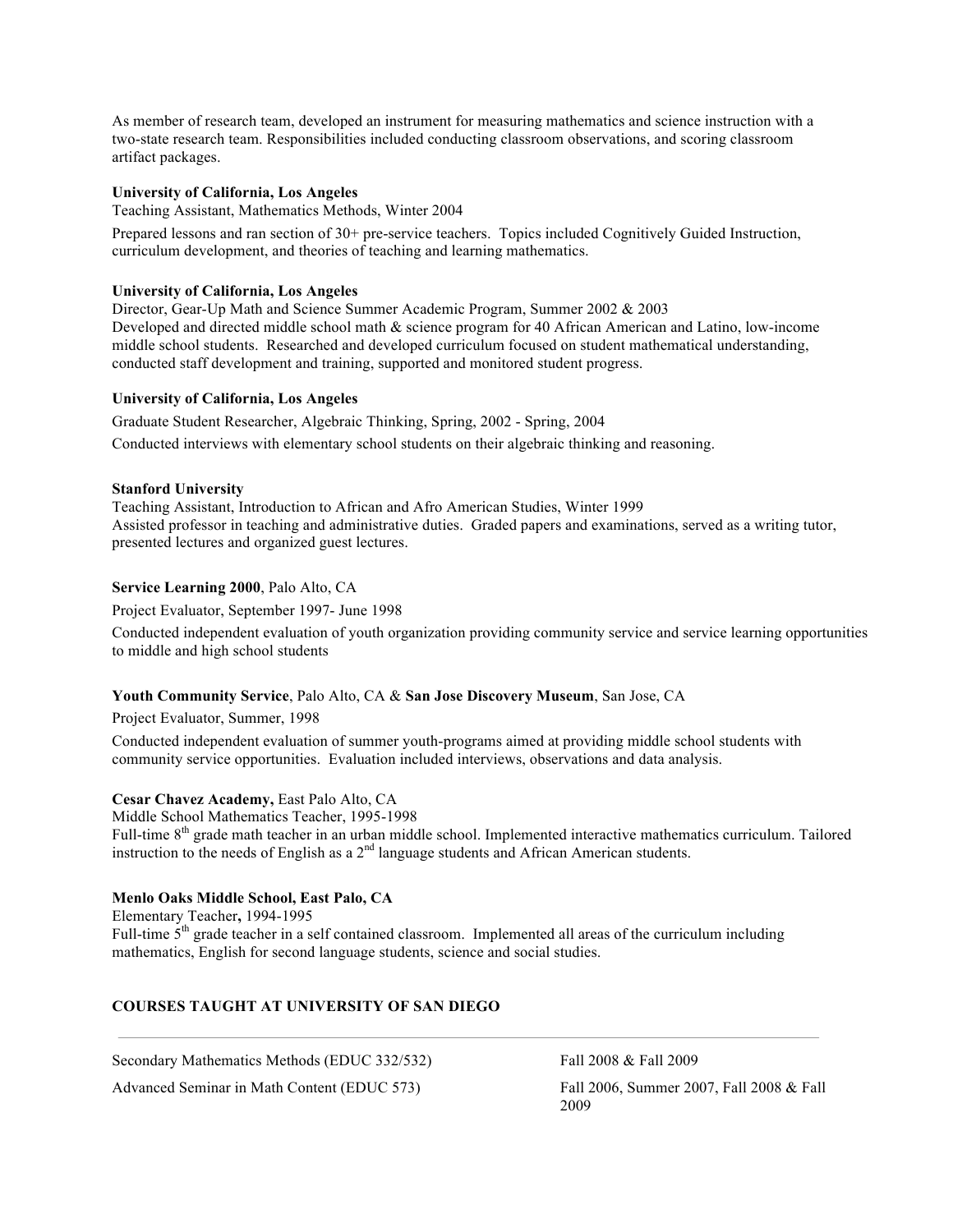Action Research Capstone Seminar (EDUC 580) Spring 2007, Spring 2008, Spring 2009, Fall Current Issues in Math, Science, and Technology (EDUC 570) Spring 2009 Educational Leadership for Peace & Sustainability Summer 2008 Student Movements (EDUC 379) Fall 2010

#### **GRANTS, FELLOWSHIPS AND AWARDS**

Research Methods (EDUC 500) Spring 2007, Fall 2010 2009 & Spring 2010

Page, E., Spencer, J., Friedman, J. & Kua, J. (2009). Noyce Scholars Program, National Science Foundation, \$900,000. Funded August, 2009.

NSF REESE Collaborative Research Grant: "Integrating mathematics and equity – Toward a new model for the professional development of effective mathematics teachers" (\$45,000), submitted January 2007 (not funded)

American Educational Research Association (AERA) Dissertation Year Grant, \$15,000

Doctoral Student Fellow, Diversity in Mathematics Education Center for Learning and Teaching, University of California, Los Angeles. \$20,000/year Fall 2002 – Spring 2005

Eugene Cota Robles Fellowship for doctoral study, \$20,000/yr. and tuition reimbursement, Fall 2001- Spring 2005

## **PUBLICATIONS**

- Quezada, R., Lattimer, H. & Spencer, J. (In press). The role of teacher education in the training of teachers as practitioner researchers: Opportunities and obstacles appears in the recently published book, *Practitioner Research in Teacher Education: Theory and Best Practices* (Peter Lang International).
- Spencer, J., Santagata, R. & Park, J. (2010). Keeping the Mathematics on the Table in Urban, Mathematics Professional Development: A Model that Integrates Dispositions towards Students. In M. Q. Foote (Ed.) *Mathematics teaching and learning in K-12: Equity and professional development*. New York: Palgrave.
- Hubbard, L. & Spencer, J. (2009). Achieving equity through charter schools: More than tinkering at school structure. *Perspectives in Education*. 27(4), 395-405.
- Spencer, J. (2009). Identity at the Crossroads: Understanding the Practices and Forces that Shape African American Success and Struggle in Mathematics. In D.B. Martin (Ed.) *Mathematics Teaching, Learning, and Liberation in African American Contexts*. New York: Routledge.
- Ullucci, K. & Spencer, J. (2009). Unraveling the myths of accountability: A Case study of the California High School Exit Exam. *Urban Review*. 41(2), 161-173.
- Spencer, J. (2008). *Study Guide to the MisEducation of the Negro*. Washington, DC: Association for the Study of African American Life and History.
- Frederick Erickson with Rishi Bagrodia, Alison Cook-Sather, Manuel Espinoza, Susan Jurow, Jeffrey J. Shultz, and Joi Spencer. (2008). Students' Experience of School Curriculum: The Everyday Circumstances of Granting and Withholding Assent To Learn. In F. M. Connelly, M. F. He & JoAnn Phillion (Eds.) *Handbook of Curriculum and Instruction*. Sage Publications.

\*Diversity in Mathematics Education (2007). Prioritizing inequity in mathematics education. In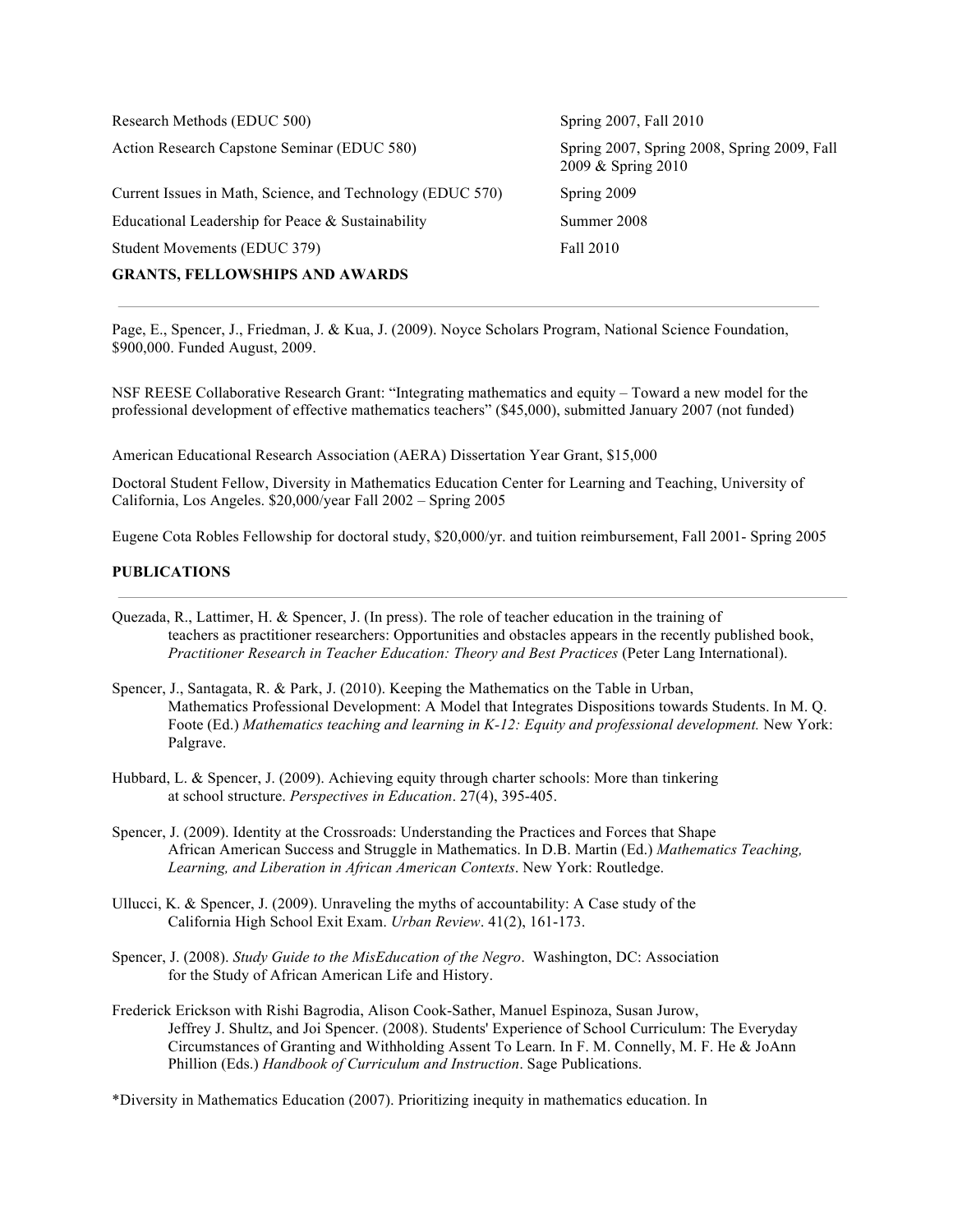F. Lester (Ed.) *Handbook of Research on Mathematics Teaching and Learning*. New York, NY: National Council of Teachers in Mathematics. \*one of five editors/writers on the chapter

- Bannister, V., Bartell, T., Battey, D., Hand, V. & Spencer, J. (November, 2006). Inequity in mathematics education: Moving beyond individual-level explanations of differential mathematics achievement to account for race and power. In S. Alatorre,  $J.L.$  Cortina, M. Saiz, & A. Mendez (Eds.), *Proceedings of the twenty- eighth annual meeting of the North American Chapter of the International Group for the Psychology of Mathematics Education.* Merida, Yucatan, Mexico.
- Borko, H., Stecher, B., Martinez, F., Kuffner, K., Barnes, D., Arnold, S., Spencer, J. & Creighton, L. (2006). *Using Classroom Artifacts to Measure Instructional Practice in Middle School Science: A Twostate field test*. National Center for Research on Evaluation, Standards, and Student Testing (CRESST) Center for the Study of Evaluation (CSE) Report 690.

Spencer, J. (2006). *Balancing the equation: African American students' opportunity to learn* 

*mathematics with understanding in two central city middle schools*. Doctoral dissertation, University of California, Los Angeles.

Spencer, J. (Spring, 2002). Radical Equations: The Civil Rights of Algebra Instruction. *Teaching to Change L.A.* Online Journal. Book Review.

#### **MANUSCRIPTS IN REVIEW**

Spencer, J. (Under Review). Considering the Implications of Teacher Disposition towards African American Students on their Mathematics Instructional Practices. *Journal for Research in Mathematics Education*.

### **NATIONAL & INTERNATIONAL CONFERENCE PRESENTATIONS (PEER REVIEWED)**

Spencer, J. (2010). Professional Development as a Tool for Building Culturally Responsive Education: Lessons from a Middle School. Presented in Symposium at the Annual Meeting of the American Educational Research Association (AERA). Denver, CO. April, 2010.

Spencer, J. (2009). Impediments to Teaching Mathematics for Understanding. Paper presented at the California Mathematics Council- North Conference. Pacific Grove, CA. December, 2009.

Santagaga, R., Spencer, J. & Park, J. (2009). Teaching Mathematics for Understanding in Urban Settings: A Model that Integrates Knowledge, Skills, and Dispositions Toward Students. Presented in symposium at the Annual Meeting of the American Educational Research Association (AERA). San Diego, CA.

Spencer, J. (2009). Mathematics Tracking Policies and the Construction of Educational Opportunity and Achievement. Paper presented at the Annual Meeting of the American Educational Research Association (AERA). San Diego, CA.

Spencer, J. (November, 2008). Mathematics Discourse Practices in an Urban Charter School. Paper presented at the 2008 Meeting of the American Anthropological Association (AAA). San Francisco, CA.

Spencer, J. (September, 2008). Examining a Charter School Through a Socio-cultural Lens. Paper presented at the International Society for Cultural and Activity Research Conference (ISCAR). San Diego, CA.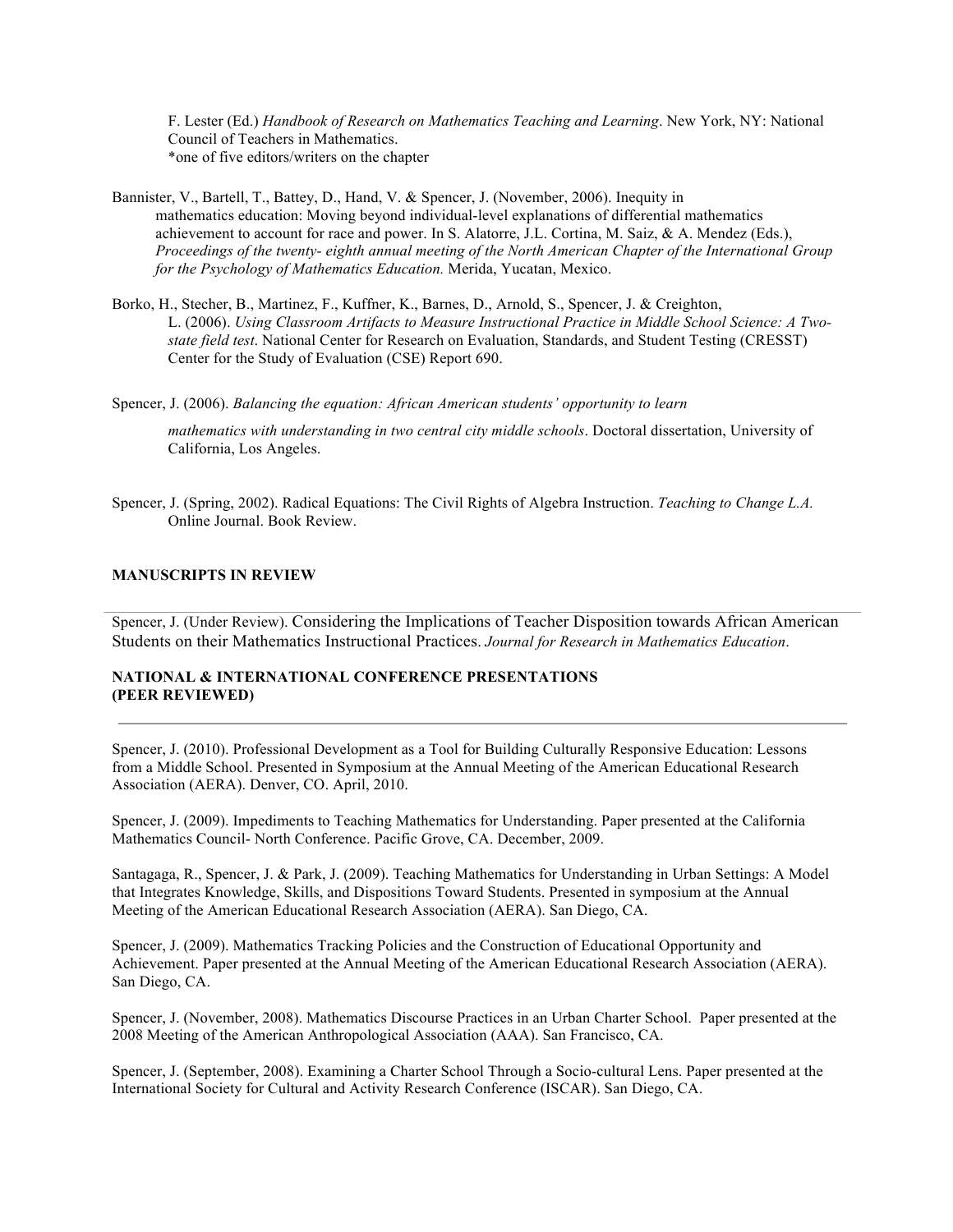Spencer, J. (April, 2008). Social Justice in the Mathematics Classroom: Powerful Lessons for Today's Realities. Paper presented at the 2008 Radical Mathematics Conference. New York, NY.

Spencer, J. (March, 2008). Foregrounding Issues of Equity and Diversity in Mathematics Education Research: Implications for Research Methods and Teacher Development. Professional Development Course taught at the 2008 annual meeting of the American Educational Research Association (AERA). New York, NY.

Spencer, J. (March, 2008). Identity at the Crossroads: African American Mathematics Students Discuss Who They Are and Who They Hope to Be. Paper presented in symposium at the 2008 annual meeting of the American Educational Research Association (AERA). New York, NY.

Spencer, J., Ullucci, K. & Goode, J. (February, 2008). Talking Race with White Pre-Service Teachers: Ideas for the University Classroom. Association of Teacher Educators (ATE). New Orleans, LA.

Spencer, J. (June, 2007). The Elevator Problem: Urban School Teachers' Impediments to Teaching a Rich Mathematics Lesson. Poster presented at the Institute of Education Sciences Research Conference (IES). Washington D.C.

Bannister, V., Bartell, T.G., Battey, D., Hand, V., & Spencer, J. (April, 2007). Critiquing the stories, roles, and structures in mathematics education that privilege whiteness. Paper presented at the 2007 annual meeting of the American Educational Research Association (AERA), Chicago, IL.

Bannister Pitts, V., Bartell, T., Battey, D., Hand, V. & Spencer, J. (April, 2006). The Untapped Potential of Mathematics Education Research to Address Equity. Paper presented at the 2006 annual research presession of the Annual Meeting of the National Council of Teachers of Mathematics. St. Louis, MO.

Goode, J., Spencer, J. and Ullucci, K. (January, 2006). Making Meaning of Identity: A View through Three Lenses. Paper presented at the 75<sup>th</sup> Annual Hawaii International Conference on Education. Honolulu, Hawaii.

### **INVITED TALKS**

Spencer, J. (2010). Mathematics Education Researchers: Taking a Stand to Keep our Seat in the School Room. Keynote address. Radical Mathematics Conference. Long Island University. Brooklyn, NY.

Spencer, J. (2009). Implications from Research on Instructional Practice in Today's Mathematics Classrooms. National Center for Women and Information Technology (NCWIT). Menlo Park, CA.

Spencer, J. (March, 2009). Teaching Mathematics for Understanding in Urban Settings: A Model that Integrates Knowledge, Skills, and Dispositions towards Students. Center for Research in Math and Science Education (CRMSE). San Diego State University.

Spencer, J. (November, 2008). Making Mathematics Real through Woodson's MisEducation of the Negro. Invited presentation at the 2008 International Conference of the National Association for Multicultural Education (NAME). New Orleans, LA.

Spencer, J. (July, 2008). The MisEducation of the Negro: A Study Guide. Invited presentation at the 1<sup>st</sup> Annual Summer Institute of the National Association for Multicultural Education, Philadelphia, PA.

Spencer, J. (March, 2008). African American Mathematics Identity in Central City Schools. Invited Talk. Urban Learning, Teaching and Research Special Interest Group of the American Educational Research Association. Presented at the 2008 annual meeting of the American Educational Research Association. New York, NY.

Spencer, J. (2007). California Mathematics Council South Annual Conference. November 2-3, 2007. *Framing failure in The Mathematics Classroom: A 2-School Case Study Of African-American Math Achievement*.